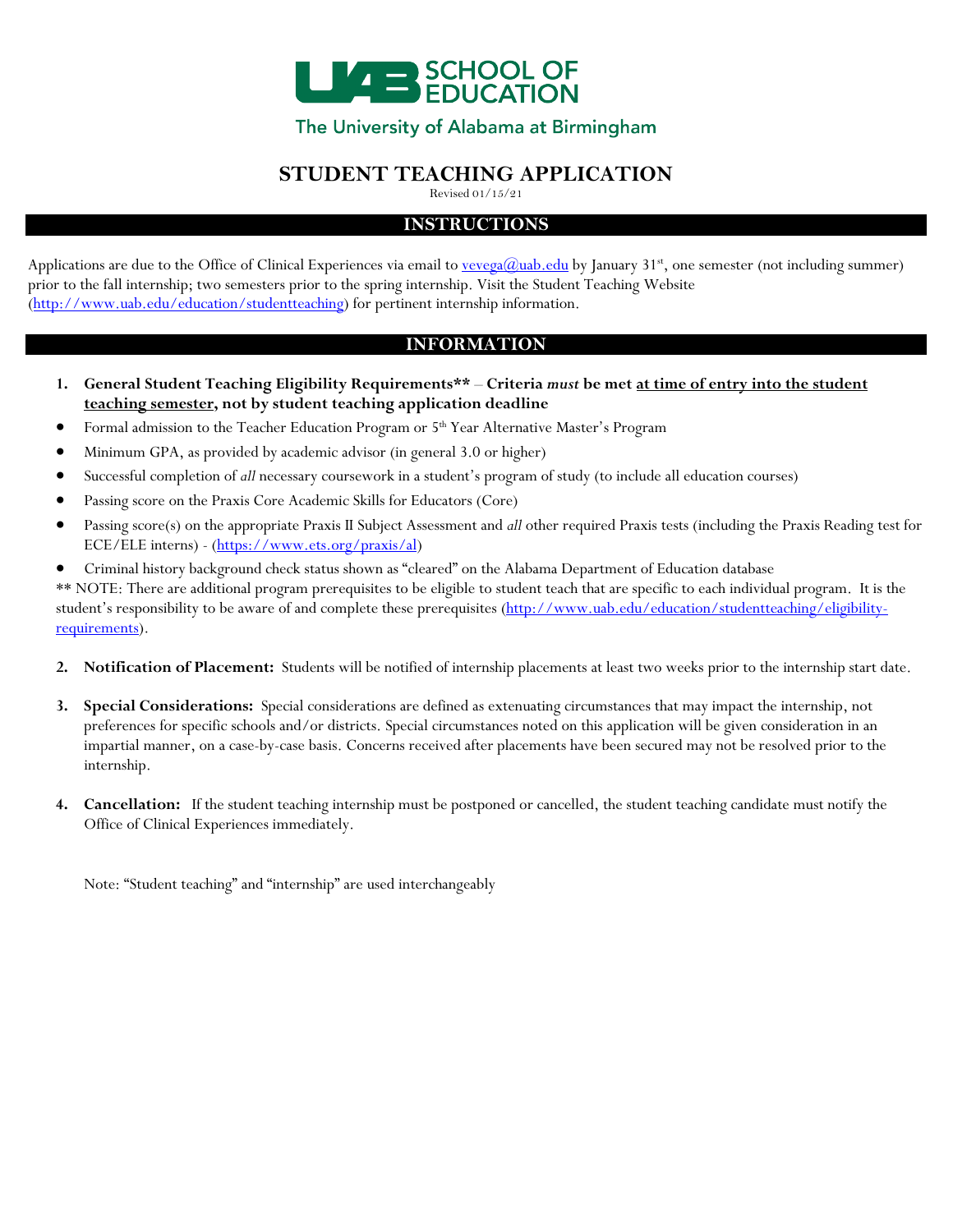## **CANDIDATE INFORMATION**

|                                                                                                                                                                                         |                                                                                          |                                                                                                                                                  | _______________________Student ID No.: <u>_B_______________</u>                                                                                                                                                                                                                                                                                                                                                                                                                                                                                                                                             |
|-----------------------------------------------------------------------------------------------------------------------------------------------------------------------------------------|------------------------------------------------------------------------------------------|--------------------------------------------------------------------------------------------------------------------------------------------------|-------------------------------------------------------------------------------------------------------------------------------------------------------------------------------------------------------------------------------------------------------------------------------------------------------------------------------------------------------------------------------------------------------------------------------------------------------------------------------------------------------------------------------------------------------------------------------------------------------------|
| (Last)                                                                                                                                                                                  | (First)                                                                                  | (Middle)                                                                                                                                         |                                                                                                                                                                                                                                                                                                                                                                                                                                                                                                                                                                                                             |
|                                                                                                                                                                                         |                                                                                          |                                                                                                                                                  |                                                                                                                                                                                                                                                                                                                                                                                                                                                                                                                                                                                                             |
|                                                                                                                                                                                         | (Street)                                                                                 | (City)                                                                                                                                           | (State)<br>(Zip)                                                                                                                                                                                                                                                                                                                                                                                                                                                                                                                                                                                            |
| Phone: $\qquad \qquad$                                                                                                                                                                  |                                                                                          |                                                                                                                                                  |                                                                                                                                                                                                                                                                                                                                                                                                                                                                                                                                                                                                             |
|                                                                                                                                                                                         |                                                                                          |                                                                                                                                                  |                                                                                                                                                                                                                                                                                                                                                                                                                                                                                                                                                                                                             |
|                                                                                                                                                                                         |                                                                                          |                                                                                                                                                  | Background Clearance TCH/ALSDE# (https://tcert.alsde.edu/Portal/Public/Pages/SearchCerts.aspx):                                                                                                                                                                                                                                                                                                                                                                                                                                                                                                             |
|                                                                                                                                                                                         | Internship Course No.: Credit Hours:                                                     |                                                                                                                                                  |                                                                                                                                                                                                                                                                                                                                                                                                                                                                                                                                                                                                             |
|                                                                                                                                                                                         |                                                                                          |                                                                                                                                                  | Expected Degree: ____ Undergraduate _______________5 <sup>th</sup> Year (AMP) ________ Dual _______ Middle School Endorsement                                                                                                                                                                                                                                                                                                                                                                                                                                                                               |
|                                                                                                                                                                                         |                                                                                          |                                                                                                                                                  |                                                                                                                                                                                                                                                                                                                                                                                                                                                                                                                                                                                                             |
| Major/Area of Certification Sought:<br>r<br>_Collaborative Teaching (K-12)<br>Early Childhood<br>Elementary<br><b>Early Childhood Special Education</b><br>English as a Second Language | __ French                                                                                | Middle School Math<br>___ Music (Band)<br>Music (Choral)<br>__ Physical Education<br>__ Secondary Biology<br>___ Secondary English Language Arts | __ Secondary General Science<br>__ Secondary History<br>__ Secondary Math<br>__ Secondary Social Science<br>__ Spanish<br>__ Visually Impaired<br>$\frac{1}{\sqrt{1-\frac{1}{2}}}\text{Other:}\frac{1}{\sqrt{1-\frac{1}{2}}}\text{ of } \frac{1}{\sqrt{1-\frac{1}{2}}}\text{ or } \frac{1}{\sqrt{1-\frac{1}{2}}}\text{ or } \frac{1}{\sqrt{1-\frac{1}{2}}}\text{ or } \frac{1}{\sqrt{1-\frac{1}{2}}}\text{ or } \frac{1}{\sqrt{1-\frac{1}{2}}}\text{ or } \frac{1}{\sqrt{1-\frac{1}{2}}}\text{ or } \frac{1}{\sqrt{1-\frac{1}{2}}}\text{ or } \frac{1}{\sqrt{1-\frac{1}{2}}}\text{ or } \frac{1}{\sqrt{1-\$ |
|                                                                                                                                                                                         |                                                                                          |                                                                                                                                                  |                                                                                                                                                                                                                                                                                                                                                                                                                                                                                                                                                                                                             |
|                                                                                                                                                                                         |                                                                                          |                                                                                                                                                  |                                                                                                                                                                                                                                                                                                                                                                                                                                                                                                                                                                                                             |
|                                                                                                                                                                                         |                                                                                          |                                                                                                                                                  |                                                                                                                                                                                                                                                                                                                                                                                                                                                                                                                                                                                                             |
|                                                                                                                                                                                         |                                                                                          |                                                                                                                                                  | Have you ever been or are you currently employed at any school(s)? __Yes __No Title of Position: _____________                                                                                                                                                                                                                                                                                                                                                                                                                                                                                              |
|                                                                                                                                                                                         |                                                                                          |                                                                                                                                                  |                                                                                                                                                                                                                                                                                                                                                                                                                                                                                                                                                                                                             |
|                                                                                                                                                                                         |                                                                                          |                                                                                                                                                  |                                                                                                                                                                                                                                                                                                                                                                                                                                                                                                                                                                                                             |
|                                                                                                                                                                                         | List the schools and grade levels you have visited for prior course requirements:        |                                                                                                                                                  |                                                                                                                                                                                                                                                                                                                                                                                                                                                                                                                                                                                                             |
|                                                                                                                                                                                         |                                                                                          |                                                                                                                                                  |                                                                                                                                                                                                                                                                                                                                                                                                                                                                                                                                                                                                             |
|                                                                                                                                                                                         | Special Considerations for Placement (i.e., extenuating circumstances, not preferences): |                                                                                                                                                  |                                                                                                                                                                                                                                                                                                                                                                                                                                                                                                                                                                                                             |
|                                                                                                                                                                                         |                                                                                          |                                                                                                                                                  |                                                                                                                                                                                                                                                                                                                                                                                                                                                                                                                                                                                                             |
| Strengths as a teacher candidate:                                                                                                                                                       |                                                                                          |                                                                                                                                                  |                                                                                                                                                                                                                                                                                                                                                                                                                                                                                                                                                                                                             |
| Areas for growth as a teacher candidate:                                                                                                                                                |                                                                                          |                                                                                                                                                  |                                                                                                                                                                                                                                                                                                                                                                                                                                                                                                                                                                                                             |
|                                                                                                                                                                                         |                                                                                          |                                                                                                                                                  |                                                                                                                                                                                                                                                                                                                                                                                                                                                                                                                                                                                                             |
|                                                                                                                                                                                         |                                                                                          |                                                                                                                                                  | *I have read all of the information contained in the application (including the Student Teaching Policies and Responsibilities), I have provided truthful                                                                                                                                                                                                                                                                                                                                                                                                                                                   |

*information, and I agree to accept the placement assignment that is arranged for me.*

*\*Applicant Signature: \_\_\_\_\_\_\_\_\_\_\_\_\_\_\_\_\_\_\_\_\_\_\_\_\_\_\_\_\_\_\_\_\_\_\_\_\_\_ Date: \_\_\_\_\_\_\_\_\_\_\_\_\_\_\_\_\_\_\_\_*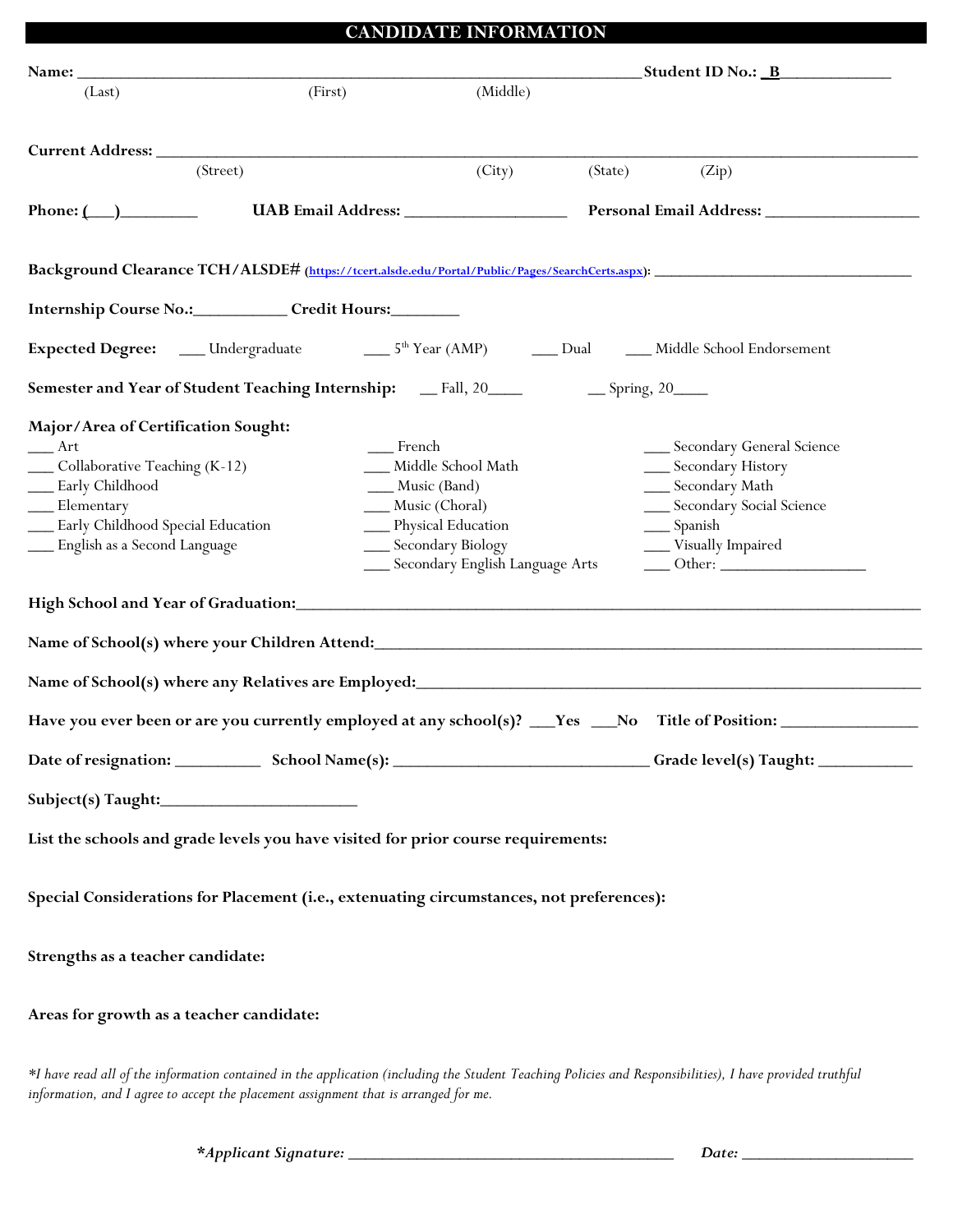### **STUDENT TEACHING INTERNSHIP POLICIES**

Student teachers are responsible for being aware of and adhering to all policies and responsibilities specified below and located within the Student Teaching Handbook [\(http://www.uab.edu/soestudentteaching/\)](http://www.uab.edu/soestudentteaching/).

Student Teaching Placements:

- Student teachers are not permitted to arrange or influence their internship placement by contacting administrators, principals, or teachers. Placements are arranged solely through the Office of Clinical Experiences.
- To meet Alabama State Department of Education standards, the grade level placement for student teaching should be based on prior grade level field experiences (e.g., if most field hours have been completed within lower grades of a certification program, it is desirable that the internship placement be in an upper grade level).
- Placement sites are selected based on established partnerships with schools and school districts, availability of qualified teachers, availability of grade levels (based on prior grade level field placements), and the willingness of the school administrators and faculty to host student teachers. All placements are within 50 miles of UAB.
- Address and name changes must be submitted to the Office of Clinical Experiences as soon as possible.
- Secondary education student teachers will not be placed at the high school they graduated from for a minimum of 10 years after they have graduated (i.e., there is a ten year grace period).
- Student teachers are not placed in schools where they have relatives employed or children attending.

Completing the Internship as a Full-Time Hired Teacher:

- Per state regulations, Undergraduate students are not permitted to complete the internship as hired teachers.
- If an Alternative Master's Program (AMP) student is seeking a full-time teaching position, the school must be SACS accredited. This may be verified by asking the administrator of the school or calling the Office of Clinical Experiences. The school must be within 50 miles of UAB. The student must be hired to teach, full-time, within his/her area of certification every day, all day.
- After the initial Student Teaching Orientation, AMP student teachers can only accept employment if it leads to an Interim Employment Certificate and:
	- a. The student teacher is hired to take over his/her cooperating teacher's current teaching schedule, and the student teacher seeks approval from the Director of Student Teaching; OR
	- b. The student teacher is hired to take over a teaching position at the existing internship placement site, the position is a full-time teaching position within the student teacher's field of certification, and approval has been granted by the Director of Student Teaching

Student Teaching Meetings:

- The Student Teaching Orientation is counted as the first day of the internship attendance is mandatory. A separate orientation for hired student teachers (i.e., AMP interns hired as full-time teachers) will be held the same day.
- An edTPA Academy will be required of all student teachers.
- Several mandatory edTPA student teaching seminars will occur throughout the internship semester.

Condensed edTPA Submission Policy:

- edTPA portfolios will be submitted through the group submission process on the UAB official submission date, as stated on the first day of the internship at the edTPA Academy.
- Official submission to Pearson is not complete until the "Submission Acceptance Email" is sent to the edTPA Coordinator.
- Failure to meet all of the criteria on the "edTPA Submission Policy for UAB" form will result in a final student teaching grade of incomplete, delayed graduation, and edTPA submission during the following semester.